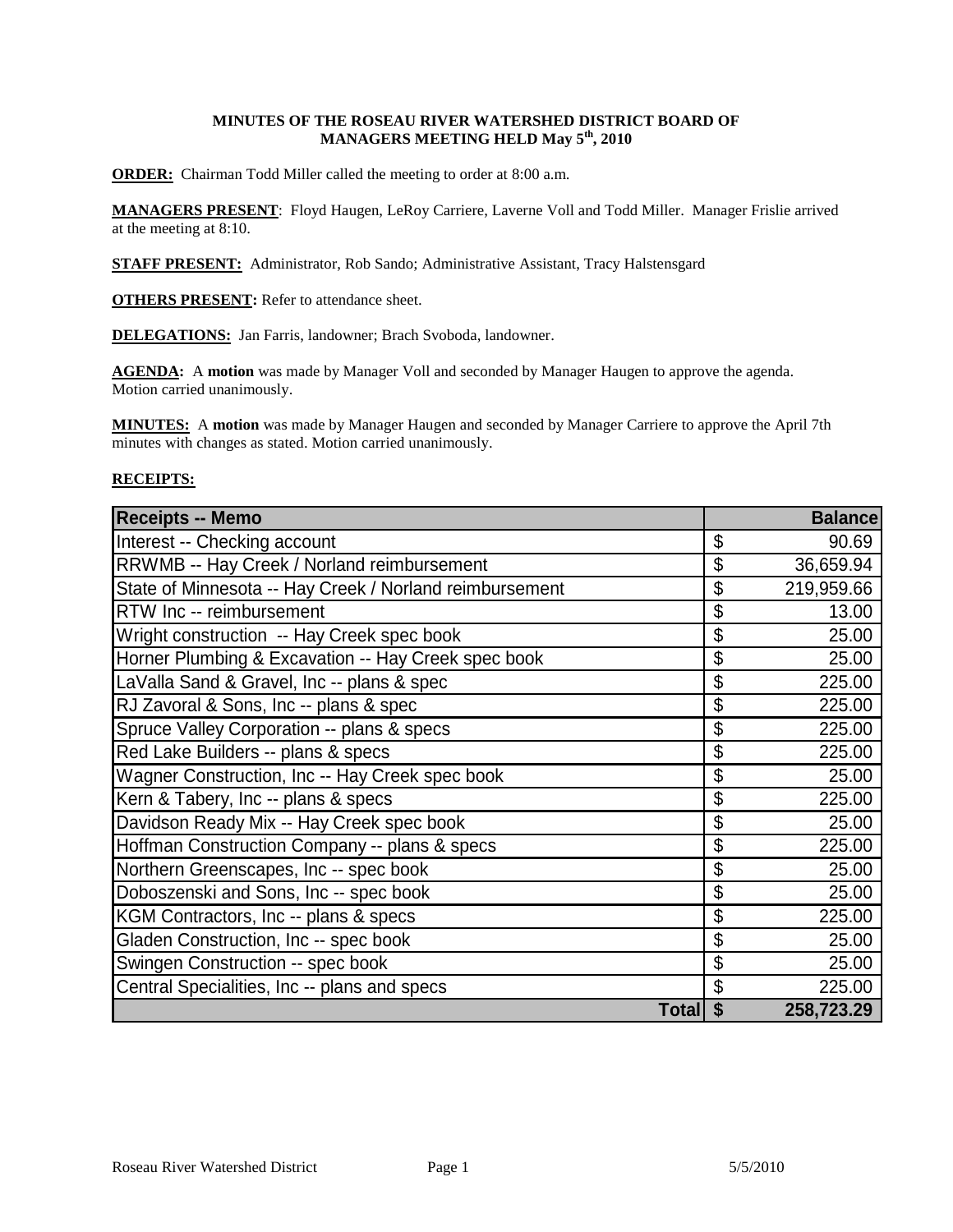| <b>Bills</b>                                                  | <b>Amount</b>            |           |
|---------------------------------------------------------------|--------------------------|-----------|
| Rob Sando -- salary                                           | \$                       | 3,093.62  |
| Rob Sando -- expenses, mileage,                               | $\overline{\mathbb{S}}$  | 513.77    |
| Tracy Halstensgard -- wages                                   | $\overline{\$}$          | 1,724.87  |
| LeRoy Carriere -- mileage & per diem                          | $\overline{\$}$          | 138.53    |
| Allison Frislie -- mileage & per diem                         | \$                       | 120.26    |
| Floyd Haugen -- mileage & per diem                            | $\overline{\$}$          | 89.26     |
| Todd Miller -- mileage & per diem                             | $\overline{\$}$          | 429.22    |
| LaVerne Voll -- mileage & per diem                            | $\overline{\$}$          | 334.55    |
| IRS -- payroll taxes                                          | \$                       | 1,603.88  |
| Pat Moren -- legal fees                                       | $\overline{\$}$          | 937.50    |
| HDR Engineering -- Project engineering                        | $\overline{\mathcal{G}}$ | 5,648.44  |
| Sjobergs TV -- internet access                                | $\overline{\$}$          | 42.32     |
| Doug's Supermarket -- meeting expense                         | $\overline{\mathcal{S}}$ | 72.62     |
| Tony Dorn Inc -- copier maintenance                           | $\overline{\$}$          | 13.74     |
| Verison -- Cell phone service                                 | $\overline{\$}$          | 51.39     |
| Roseau Times Region -- notice publication                     | $\overline{\mathcal{S}}$ | 68.26     |
| Minnesota Energy -- natural gas bill                          | $\overline{\mathcal{S}}$ | 78.45     |
| CenturyLink -- phone service                                  | $\overline{\$}$          | 118.31    |
| PERA -- employer / employee contribution                      | $\overline{\mathcal{G}}$ | 836.55    |
| City of Roseau -- utilities                                   | \$                       | 245.88    |
| Reed Business information -- Ad in Const. Bulletin, 1 week    | $\overline{\$}$          | 277.98    |
| Multi Office supply -- office supplies                        | $\overline{\$}$          | 65.09     |
| The Times -- ad for bids, Hay Creek / Norland                 | $\overline{\$}$          | 323.22    |
| Grand Forks Herald -- Ad for bids, Hay Creek / Norland        | $\overline{\mathcal{S}}$ | 294.84    |
| Roseau County -- 2010 property taxes                          | $\overline{\$}$          | 17,848.19 |
| Quality Printing -- printing Hay Creek spec books & RRIW info | $\overline{\$}$          | 597.38    |
| Scott's True Value -- supplies                                | $\overline{\$}$          | 38.97     |
| Pizza Ranch -- lunch for PT meeting                           | $\overline{\mathcal{L}}$ | 70.00     |
| Postmaster -- mailing Hay Creek plans and specs (total)       | $\overline{\$}$          | 165.79    |
| Roseau Bakery -- rolls for meeting                            | $\overline{\$}$          | 18.00     |
| Minnesota Revenue -- payroll taxes                            | $\overline{\$}$          | 763.00    |
| Citizens State Bank -- safe deposit box fee                   | $\overline{\$}$          | 24.00     |
| Halverson Sand & Gravel -- work in Hay Creek project area     | $\overline{\mathcal{S}}$ | 770.57    |
| Northland Tire -- repair ranger tire                          | \$                       | 8.00      |
| Bonnie's Floral -- funeral arrangement                        | \$                       | 53.43     |
| All Season's Contracting -- Pay Estimate #5                   | $\overline{\$}$          | 3,130.50  |
| RRWMB -- share of taxes                                       | $\overline{\mathcal{S}}$ | 3,230.99  |
| Total \$                                                      |                          | 43,841.37 |

**BILLS:** A motion was made by Manager Voll to pay the normal monthly bills, seconded by Manager Haugen. Motion carried unanimous.

**DELEGATIONS:** Jan Farris addressed the board with concerns about the elevations of a culvert near land she owns adjacent to the Duxby Levee. Administrator Sando has met with Mrs. Farris at the site and he explained the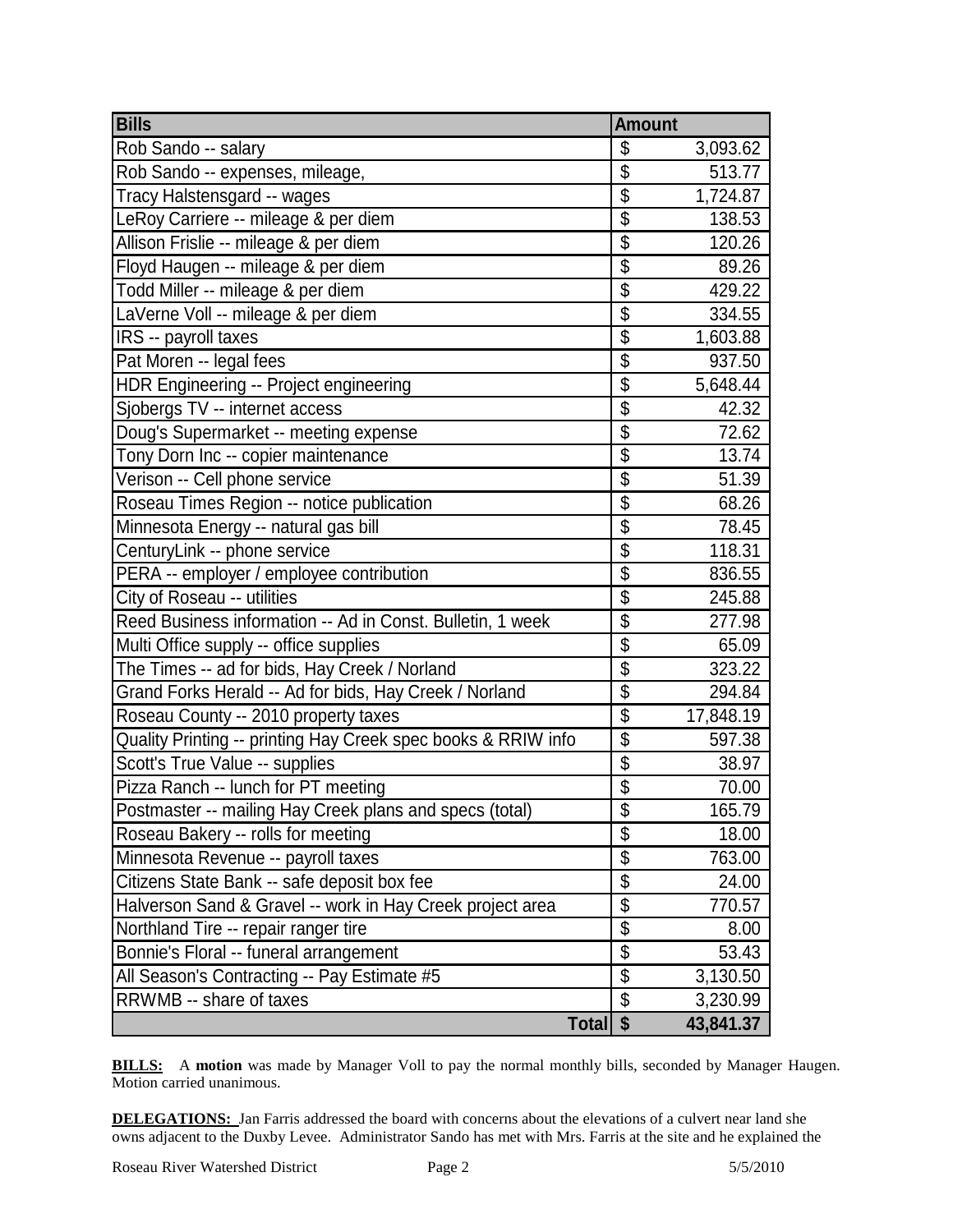current situation to the board. Brach Svoboda also addressed the board and recommended cleaning a ditch on private land to the north of the culvert in question. The board stated that no permit is required to clean a ditch to original grade; however a permit would be required to change the elevation of the culvert.

# **PERMITS:**

A **motion** was made by Manager Voll and seconded by Manager Frislie to approve permit #10-05 (Roseau County Highway Department). Motion carried unanimously.

A **motion** was made by Manager Frislie and seconded by Manager Voll to approve permit #10-06 (Roseau County Highway Department). The permit will include the replacement of a staff gage located at the site. Motion carried unanimously.

A **motion** was made by Manager Voll and seconded by Manager Carriere to approve permit #10-07 (Al Thompson). Motion carried unanimously.

A **motion** was made by Manager Voll and seconded by Manager Carriere to approve permit #10-08 (Riverside Lutheran Church, Wannaska). Motion carried unanimously.

# **PROJECT TEAM & ENGINEERS REPORT:**

Palmville Project: Administrator Sando stated that he has arranged with the County to go out to Wes Pesek and Betty Larsen's fields and shoot elevations. At the same time, the County will shoot in the elevations for staff gages in the ditch. Chairman Miller also suggested checking the road to see if it required blading this spring.

Ring Dikes: Administrator Sando updated the board on the status of the funding for both the Pontow and Lee ring dikes. A conference call has been scheduled for Friday with Ron Harnack and several watershed districts to resolve questions pertaining to state funding. Chairman Miller stated that after completion of these two ring dikes, the board needs to evaluate continued participation in the program.

Beltrami: Administrator Sando talked to Wade Miller and Garry Bennett with Mn DNR, and stated that the proposed culverts requested by the Fourtown Sportsman's Club would be installed two feet below channel bottom. It was stated there would be a small upstream increase in water level. It was the direction of the board to assemble a Project Team to discuss this issue. A meeting will be scheduled sometime in May.

#### **RRWMB Report:**

Chairman Miller updated the board on the April RRWMB meeting and the financial situation of the RRWMB. The Federal Compact draft was discussed. Manager Miller asked if everyone had read the document and if there was any other feedback. Manager Miller had five points that he requested be added to the document. They are as follows:

- Federal and State appropriations go directly to authority rather than through the DNR or COE / EDA
- **Permitting authority for basin projects with in the scope of the Compact** 
	- o No DNR, COE MPCA etc.
- Authority to use State and Federal lands deemed necessary for FDR strategies as outlined in the Compact.
- Authority to settle / mediate drainage or FDR issues in dispute between entities.
- Change cost benefit rations to include FDR and NRE benefits of the total project.

Chairman Miller stated there would be a meeting tomorrow to further discuss this issue.

Manager Voll asked about some of the bills and expenses. Chairman Miller explained about the study done on drain tiling effects on spring flooding.

A resolution was passed to fund the Hay Creek project.

A motion was passed to fund 12.5% of construction overruns on ring dike projects.

A report from Dan Thul stated that there was funding available to update tributary modeling and updating culvert inventories. Chairman Miller stated that this would be important for when LIDAR becomes available.

The ag drainage study was discussed.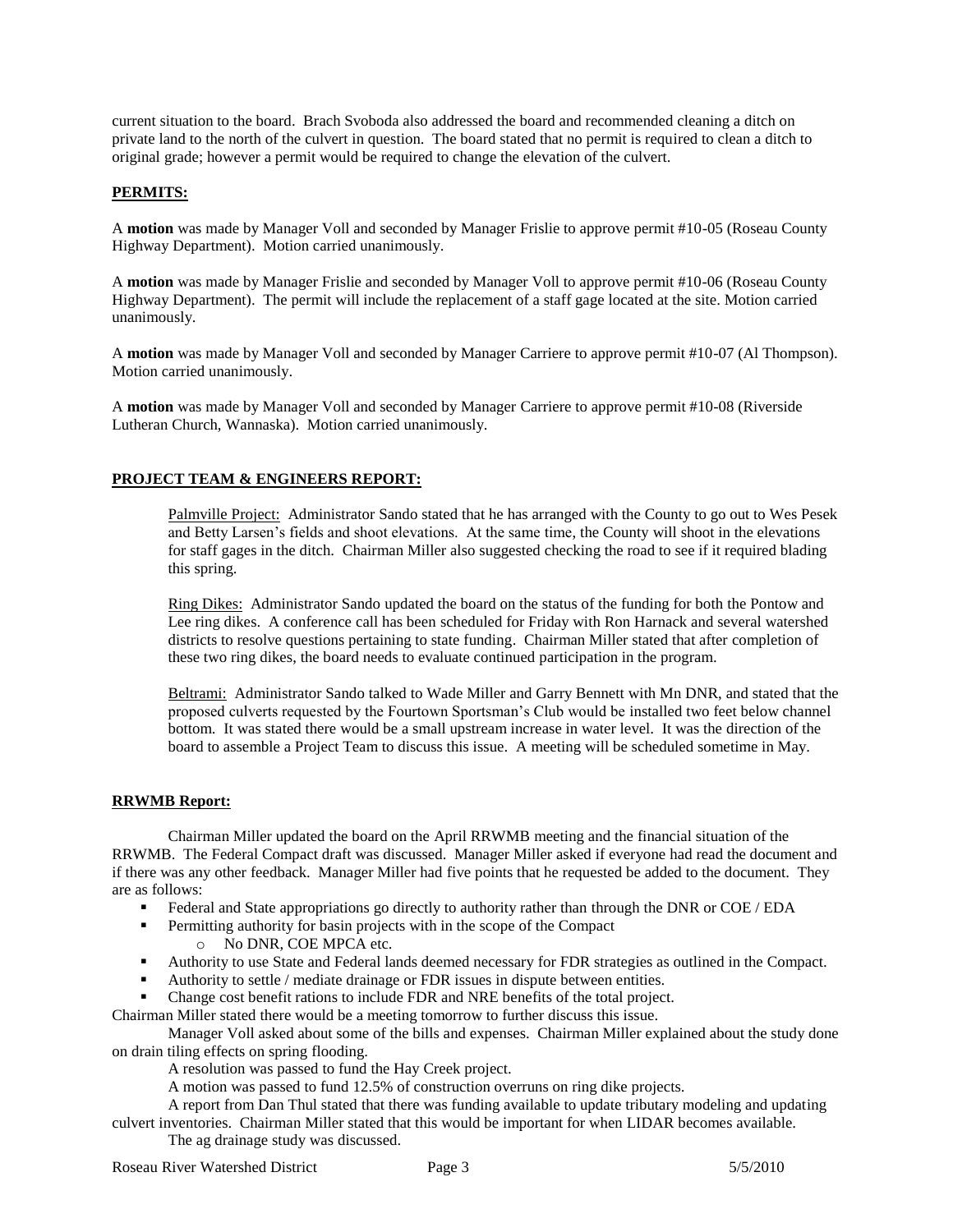# **Administrator's Report:**

Administrator Sando reported on the following issues:

- Hay Creek funding of local share still waiting to hear back from state on grant amendment. The value of the land in Pohlitz in 2004 (when it came off the tax roll) was \$17,200. Section 21 of Norland was assessed at \$264,700 for 520 acres. Administrator Sando will put this information into letter form.
- Discussed using State Ditch 51 funds for the Hay Creek Project. There was a handout on borrowing funds. Chairman Miller asked about the levee for maintenance and asked Administrator Sando to put a packet together for the board containing all this information.
- Nine monitoring wells were installed in Norland Impoundment area.
- The gas pipeline wants a Notice to Proceed from the Watershed District. The costs estimate to lower the pipeline was \$171,000. A **motion** was made by Manager Frislie and seconded by Manager Carriere to provide the Notice to Proceed. Motion carried unanimously.
- Malung Stream Gage funding was discussed. The current proposal was for 50% cost share USGS, 25% RRWMB and 25% local (possibly RRWD, County and City of Roseau). The Board would like to pursue cost sharing with the IJC or IRRB/RRBC for the Caribou and Sprague Creek USGS gages.
- $\bullet$  Discussed the erosion site by County road #16 with Scott Hetteen with R & O Trucking and they will correct the problem. A date will be set to discuss the maintenance funding with the City.
- FEMA funding of alternate project; Administrator Sando discussed with the board alternate project sites. The board directed Administrator Sando to pursue the 310 bridge site repair for the reimbursement of funding.
- MAWD Summer Tour.
- Chris Johnson litigation information.
- Letter from North Pine Aggregate. Engineer Dalager stated that he would need to sign a certificate of completion before he could recommend that the board pay out all retainage. A **motion** was made by Manager Frislie and seconded by Manager Haugen to table the issue until the next meeting. Motion carried unanimously.
- PRAP review by BWSR. Don Buckhout will be attending the June meeting to explain the review process.
- Ditch 69 County hearing was moved to June  $8<sup>th</sup>$ .
- Beltrami County ditch inspector contacted Administrator Sando concerning Branch A. It was the Board's decision not to expend Watershed funds on a system that is not under the jurisdiction of the Watershed District.

At 10:00 a.m. the board opened bids for Phase 2 of the Hay Creek / Norland project. See attached information.

# Hay Creek / Norland:

Engineer Dalager updated the board on the County permit. Engineer Dalager discussed the All Season's Pay Estimate #5 for \$3,130.50 for installation of structure gates. There was extensive discussion on the issue of water ponding on land that Matt Millner farms near the connection channel. Manager Frislie asked to see the FSA history on the land in question. Engineer Dalager and Administrator Sando will make sure this item is on the final punch list for All Season's Contracting. A **motion** was made by Manager Voll and seconded by Manager Carriere to pay All Season's Pay Estimate #5. Motion Carried unanimously. A **motion** was made by Manager Frislie and seconded by Manager Carriere to pay Halverson Sand and Gravel \$770.57. Motion Carried unanimously. A **motion** was made by Manager Frislie and seconded by Manager Carriere to pay HDR Engineering bill for \$5,648.44. Motion Carried unanimously. Manager Voll made a **motion** not to exceed 13% of total construction costs for engineering on this project and withhold a percentage of future engineer's billing as retainage, motion seconded by Chairman Miller. Chairman Miller discussed reviewing the exact figures. Engineer Dalager addressed the board with his concerns with such a motion. After some discussion, Chairman Miller asked that HDR Engineering reign in the spending where possible. The motion was retracted by Manager Voll and Chairman Miller.

**RRIW:** The April meeting was held in Roseau at the Watershed District office. Some of the issues discussed were: projects being initiated near Sprague; the possibility of getting LIDAR for the Canadian portion of the Watershed; and the US delegation support of Mr. Hunter requesting funding for a Lake Roseau diversion.

**BIG SWAMP PROJECT TEAM:** Manager Frislie stated there was no meeting. Chairman Miller spoke about the reports completed by the IJC.